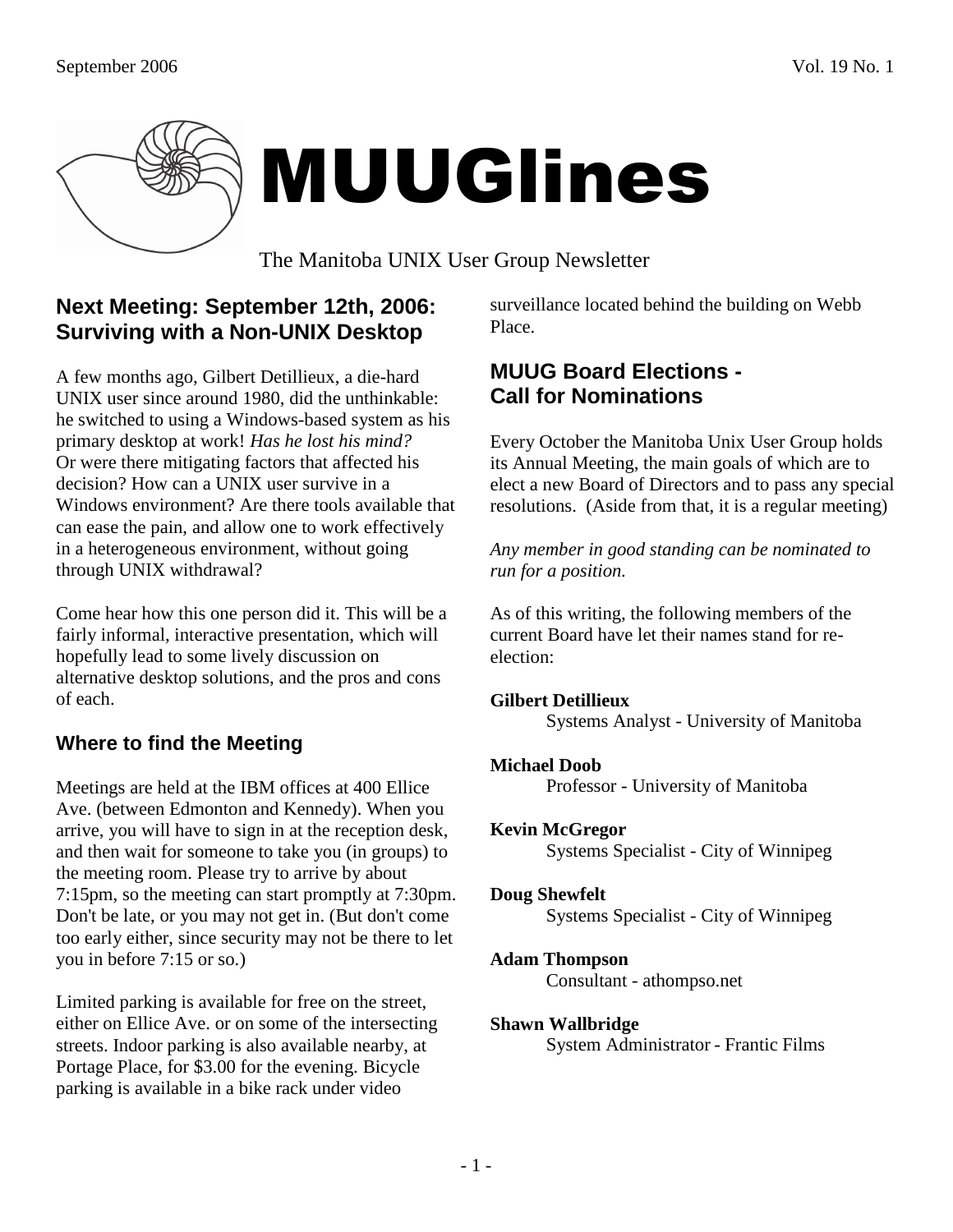Of course, this list is just a starting point. Any member in good standing of the group can be nominated simply by getting the support of one other member. If you feel you would like to contribute to the group by running for a board position, please don't hesitate to do so. (In fact, we'd like to see the number of board members increase.)

If you want to be nominated, or to nominate someone else, send a letter to the group's postal box or deliver it in person to a current board member. The letter must contain the name, title, and employer of the nominee, along with a short (100 word or so) biography, and must contain the signatures of the nominee and one other member. The letter must be received no later than September 26, 2006, which is 14 days prior to the October 10 meeting.

Although the by-laws require that the nominations be done in writing, with signatures, you can speed up the process by sending us e-mail to election@muug.mb.ca, with the above information, and sending the signed paper copy later. In this case, please include the e-mail address of both the nominee and the supporter on the CC: list of the message, so that all parties concerned have a record of the communication.

Nominees should familiarize themselves with the MUUG bylaws, found here:

## **http://www.muug.mb.ca/pub/bylaws/**

If you have any questions about the election or the nomination process, please contact Gilbert Detillieux, either by phone (474-8161) during business hours, or by e-mail to **election@muug.mb.ca** anytime.

Gilbert Detillieux Election Committee Chair

# **ZFS ported to FreeBSD in 10 days**

Pawel Jakub Dawidek has managed to port ZFS from Solaris 10 to FreeBSD in about 10 days. It isn't

complete yet, but the majority of the work is done. His post to the OpenSolaris zfs-discussion list is here:

#### **http://shorterlink.org/1044**

## **Google TechTalks**

Google has been kind enough to record and put online various technical talks given at the Google campus. There are talks on all kinds of topics, including Networking (**http://shorterlink.org/1045**), GeoServer (**http://shorterlink.org/1046**), Code Generation with Ruby (**http://shorterlink.org/1048**), Privacy Preserving DataMining (**http://shorterlink.org/1049**), and even "Winning the DARPA Grand Challenge" (**http://shorterlink.org/1047**). You can find the entire series here: **http://shorterlink.org/1050**

# **Have You Been Counted?**

There has been an ongoing Linux counter on the Internet since 1999, but many people don't know about it. Their website explains the purpose behind it…

"The Linux Counter is started as a "for fun" project to find out how many Linux users there are worldwide. The basic idea is for people to register themselves as being a Linux user. Of course, this way you won't get all Linux users counted as not every Linux user will register himself at the Linux Counter site.

Thus, the only way to "know" the number of Linux users worldwide, is to make a guess, preferably a nottoo-wild guess of the number of Linux users. Not making wild guesses there is only one way to go: statistics.

So, the main purpose of the Linux Counter is to deal with statistics on all kinds of numbers related to Linux usage. It started with statistics on the number of Linux users and it extended to statistics on Linux users, the machines they use, software they use and in what part of the world Linux users are actually living.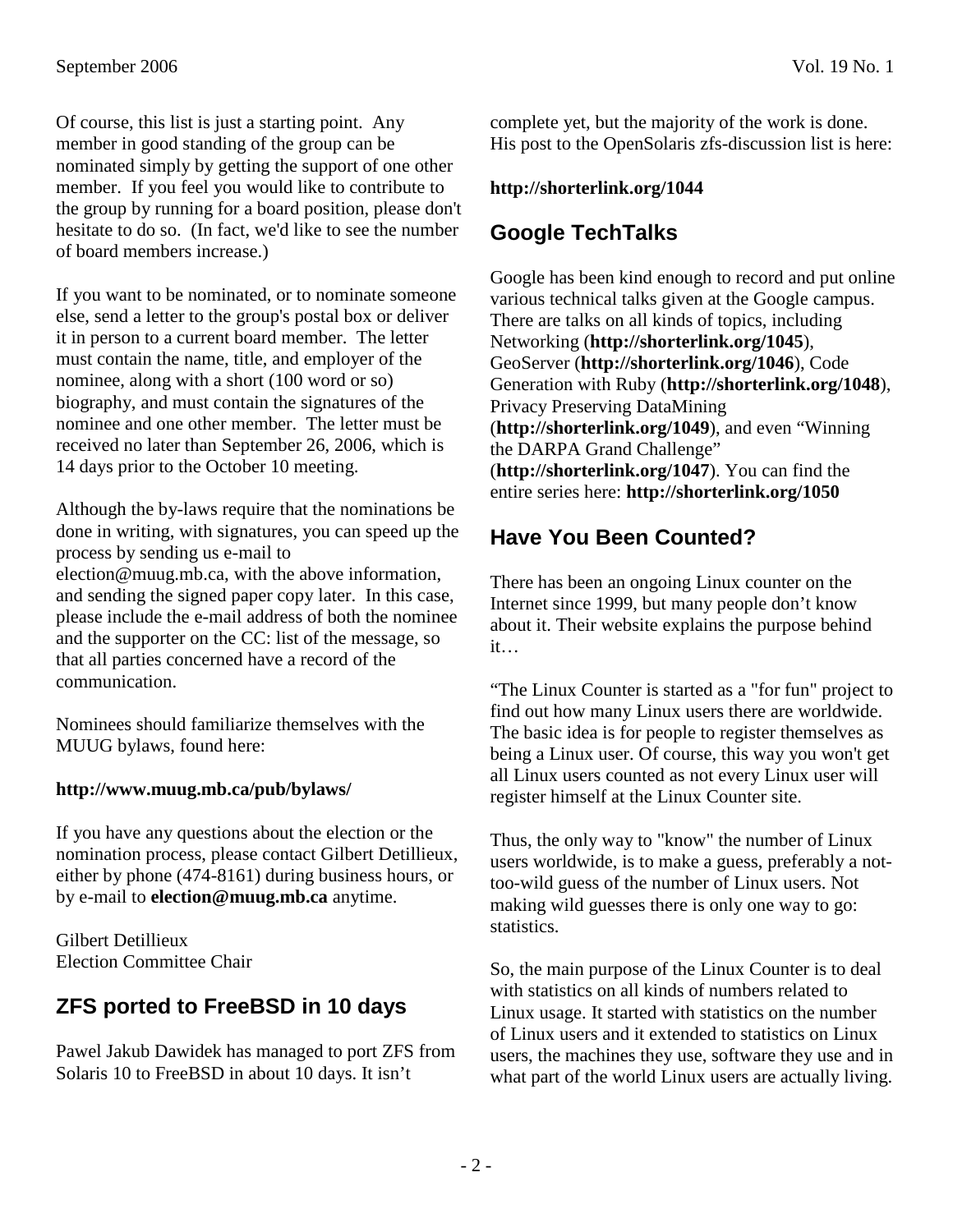A second purpose of the Linux Counter is to make it possible for Linux users to find each other. The Linux Counter is reporting Linux users sorted per almost any place in the world. So, when Linux users want their information to be public, you can quite simply find those users who live in places near you."

You can register your machines here…

## **http://counter.li.org/**

# **NetBSD 4.0 Beta Announced**

Subject: Announcing the start of the NetBSD 4.0 release process To: None <netbsd-announce@NetBSD.org> From: Jeff Rizzo <riz@NetBSD.org>

On behalf of the NetBSD release engineering team, I'd like to announce the beginning of the NetBSD 4.0 release process. NetBSD 4.0 will be the twelfth major release of the NetBSD Operating System.

As some of you may have noticed, NetBSD 4.0 BETA was branched on August 8, 2006 (UTC), and the beta-testing process has officially begun.

It is expected that we will remain in beta until approximately October 1, at which time the first Release Candidate will be tagged, and binaries and ISO images will be made available within a few days.

New release candidates will be tagged approximately every two weeks following, to address any critical bugs which may arise. It is anticipated that at least three Release Candidates will be required, putting the approximate release date of NetBSD 4.0 around December 1.

PLEASE NOTE, this is independent of the release process for NetBSD 3.1, which is also occurring during this time.

You can check the progress and status of the beta at:

## **http://www.netbsd.org/releng/releng-4.html**

## **How You Can Help**

Please test NetBSD 4.0\_BETA on your hardware! A lot of work has gone into getting us this far, but we don't have access to every piece of hardware out there. If you've used previous releases of NetBSD, please make sure all your devices continue to work; if you have spare machines, please test the installation procedures. With your help, this will be the best release of NetBSD yet!

As always, problems should be reported using sendpr, or you may use the web submission form at:

#### **http://www.netbsd.org/cgibin/sendpr.cgi?gndb=3Dnetbsd**

## **Gentoo Linux 2006.1 Unleashed**

Aug 30th, 20:23 UTC

The Gentoo Release Engineering team proudly announces the release of Gentoo Linux 2006.1

ALBUQUERQUE, New Mexico., Aug. 30th -The Gentoo Release Engineering team proudly announces the release of Gentoo Linux 2006.1, the second release of the year. It builds on the strength of previous releases with several improvements. Featuring all of Gentoo's well-documented advantages in flexibility, performance and portability, this release is now available on all supported architectures. It is a compelling choice for people desiring a flexible, powerful community-based Linux distribution.

The 2006.1 release features many highlights that improve upon 2006.0. The AMD64, HPPA, x86, 32 and 64-bit PowerPC releases are built with and include GCC 4.1, a great improvement over version 3.4 used for 2006.0. Also included are the GNU C library version 2.4 and Gentoo's baselayout 1.12.1, with improved system startup scripts. Alpha, x86 and AMD64 also feature a new profile layout, with separate sub-profiles for desktop and server systems. This makes customization much easier as the profile